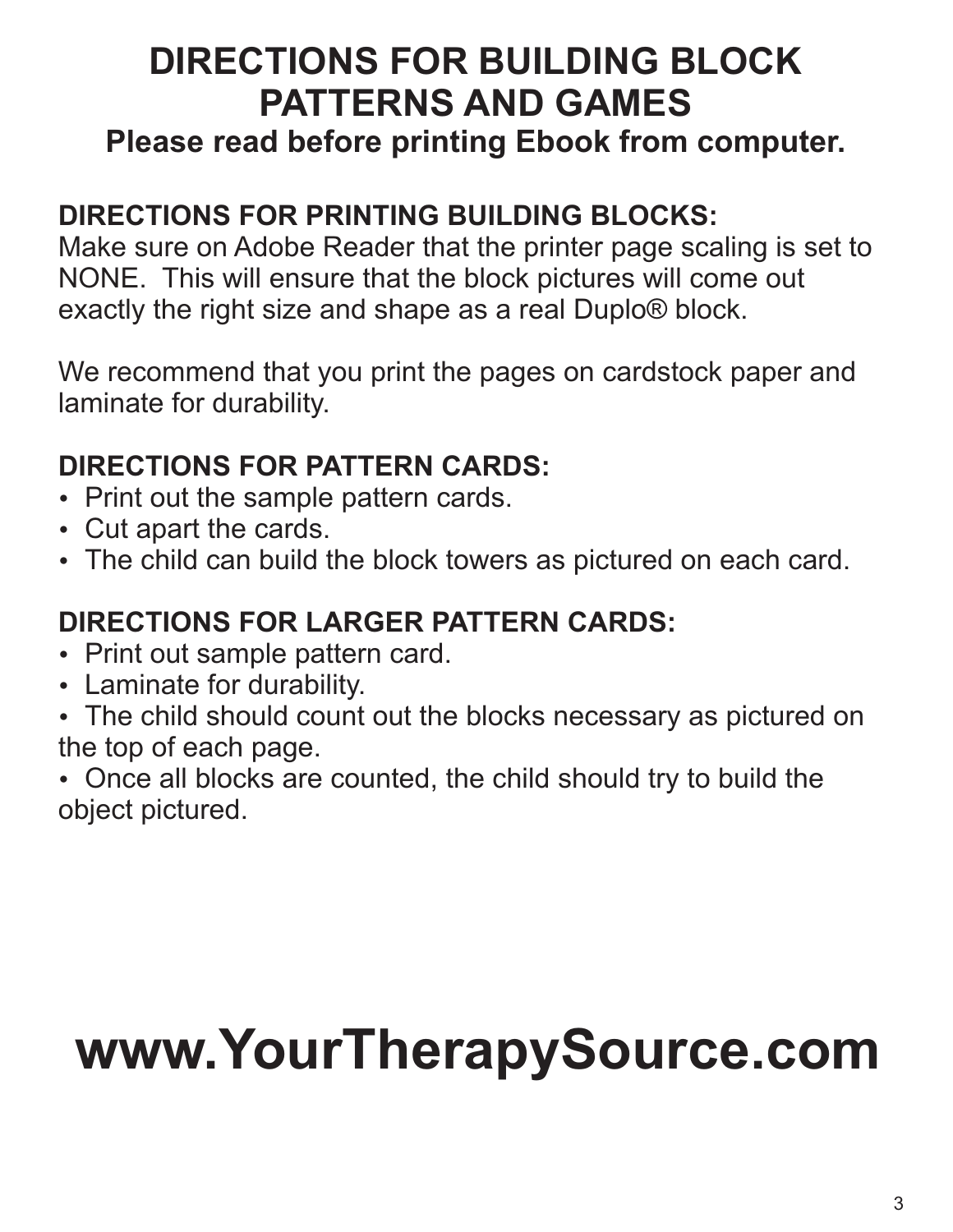#### **PATTERN CARDS**

|                           | <b>Contract Contract Contract Contract Contract Contract Contract Contract Contract Contract Contract Contract C</b> |
|---------------------------|----------------------------------------------------------------------------------------------------------------------|
| www.YourTherapySource.com | www.YourTherapySource.com                                                                                            |
|                           |                                                                                                                      |
|                           |                                                                                                                      |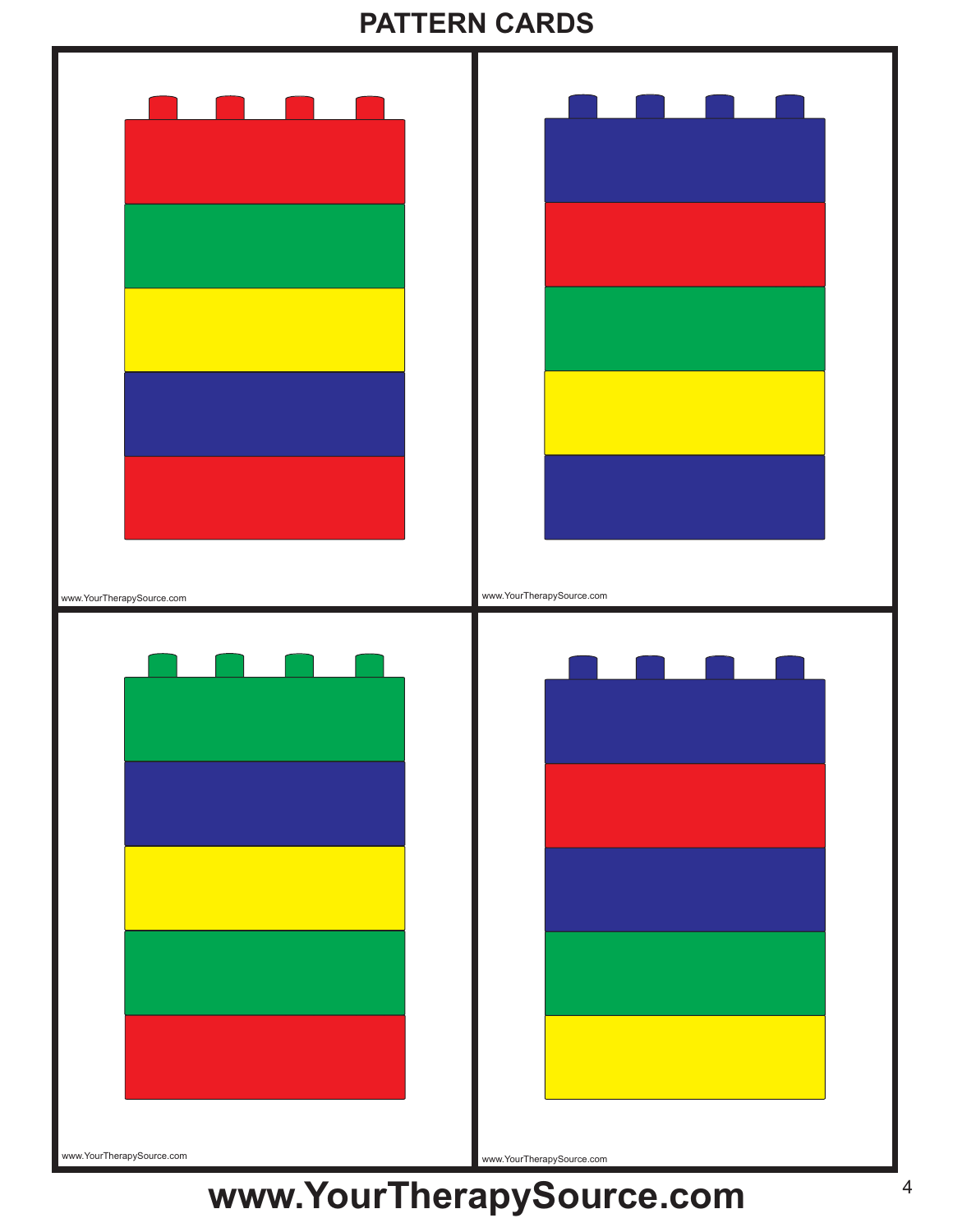#### **PATTERN CARDS**

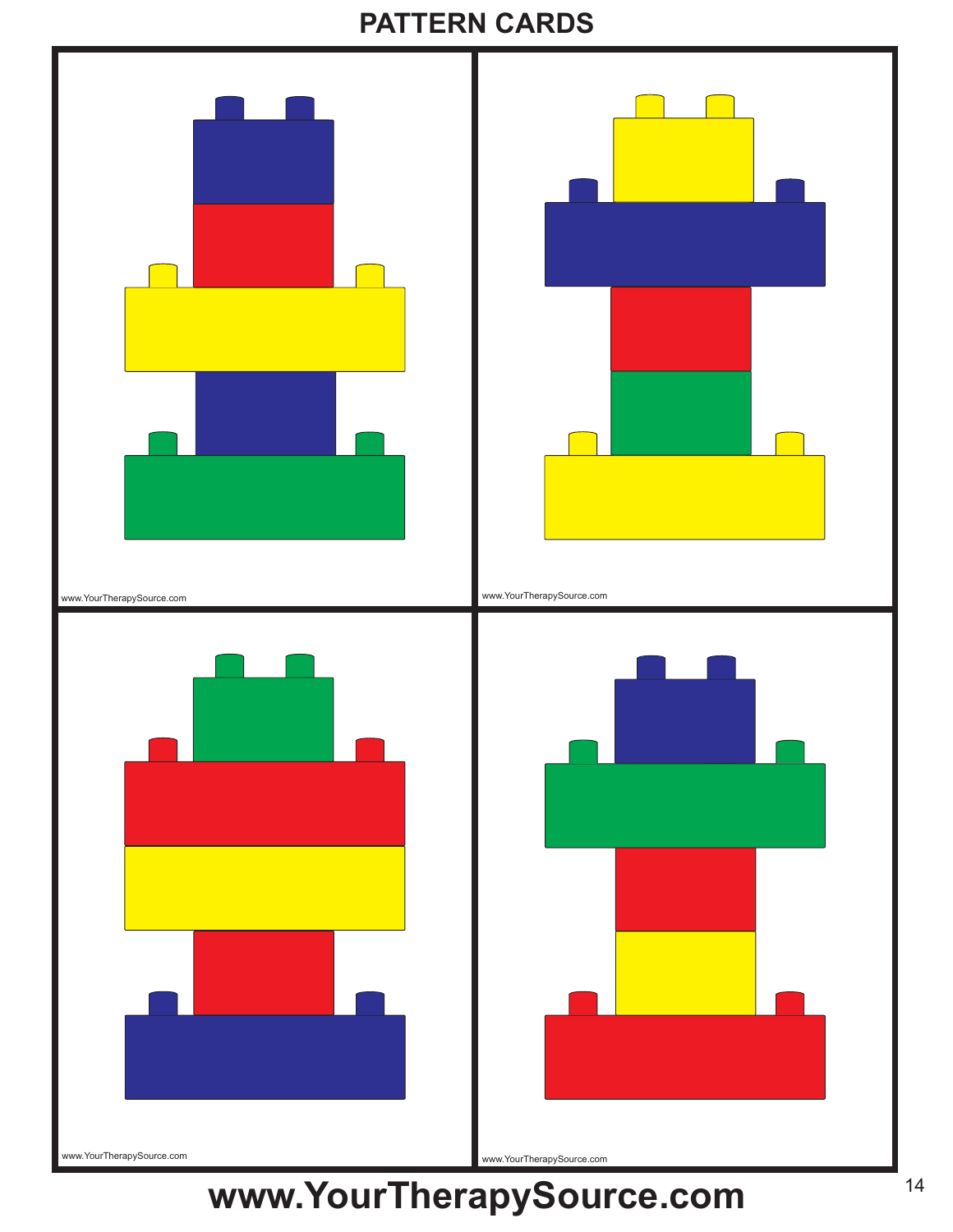#### **LARGE PATTERN CARDS**